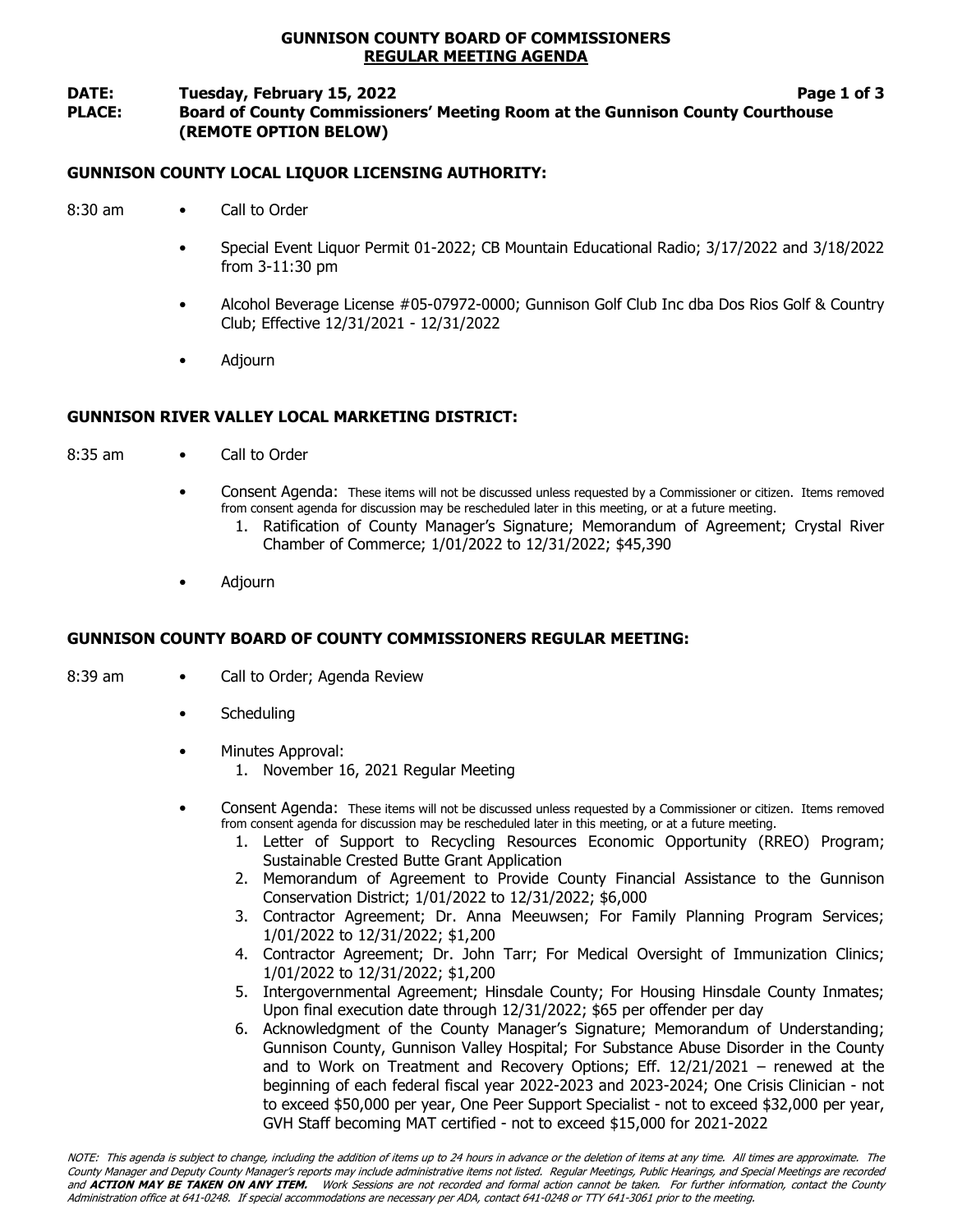### GUNNISON COUNTY BOARD OF COMMISSIONERS REGULAR MEETING AGENDA

### DATE: Tuesday, February 15, 2022 Tuesday, February 15, 2022

# PLACE: Board of County Commissioners' Meeting Room at the Gunnison County Courthouse (REMOTE OPTION BELOW)

|                | <b>BREAK</b>                                                                                                                                                                                                                                                                                                                                                                                                                                                                                                                                                                                                                                                                                                                                                                                                                                                                                                                                                                                                                                                                                                                                                                                                                                                                                                                                                                                                                                                                                                                                                                                                                                                                                                                                                                                                                                                                                                                                                                                                                                                                                                                                                                                                                                                                                                                                                                 |
|----------------|------------------------------------------------------------------------------------------------------------------------------------------------------------------------------------------------------------------------------------------------------------------------------------------------------------------------------------------------------------------------------------------------------------------------------------------------------------------------------------------------------------------------------------------------------------------------------------------------------------------------------------------------------------------------------------------------------------------------------------------------------------------------------------------------------------------------------------------------------------------------------------------------------------------------------------------------------------------------------------------------------------------------------------------------------------------------------------------------------------------------------------------------------------------------------------------------------------------------------------------------------------------------------------------------------------------------------------------------------------------------------------------------------------------------------------------------------------------------------------------------------------------------------------------------------------------------------------------------------------------------------------------------------------------------------------------------------------------------------------------------------------------------------------------------------------------------------------------------------------------------------------------------------------------------------------------------------------------------------------------------------------------------------------------------------------------------------------------------------------------------------------------------------------------------------------------------------------------------------------------------------------------------------------------------------------------------------------------------------------------------------|
| 9:30 am        | Introduction and Discussion; An Ordinance for the Regulation of Traffic by the County of<br>Gunnison, Colorado; Adopting by Reference the 2020 Edition of the "Model Traffic Code";<br>Repealing All Ordinances in Conflict Therewith; and Providing Penalties for Violation Thereof                                                                                                                                                                                                                                                                                                                                                                                                                                                                                                                                                                                                                                                                                                                                                                                                                                                                                                                                                                                                                                                                                                                                                                                                                                                                                                                                                                                                                                                                                                                                                                                                                                                                                                                                                                                                                                                                                                                                                                                                                                                                                         |
| 9:20 am        | Two Lot Clusters in Ohio City; Agreement and Declaration; Jerry Stallard and Terry Smith-Stallard;<br>LUC-21-00056                                                                                                                                                                                                                                                                                                                                                                                                                                                                                                                                                                                                                                                                                                                                                                                                                                                                                                                                                                                                                                                                                                                                                                                                                                                                                                                                                                                                                                                                                                                                                                                                                                                                                                                                                                                                                                                                                                                                                                                                                                                                                                                                                                                                                                                           |
| $9:00$ am<br>٠ | Public Hearing; Street and Alley Vacation Request in Ohio City; Jerry and Terry Smith-Stallard                                                                                                                                                                                                                                                                                                                                                                                                                                                                                                                                                                                                                                                                                                                                                                                                                                                                                                                                                                                                                                                                                                                                                                                                                                                                                                                                                                                                                                                                                                                                                                                                                                                                                                                                                                                                                                                                                                                                                                                                                                                                                                                                                                                                                                                                               |
| ٠              | Deputy County Manager's Report and Project Updates                                                                                                                                                                                                                                                                                                                                                                                                                                                                                                                                                                                                                                                                                                                                                                                                                                                                                                                                                                                                                                                                                                                                                                                                                                                                                                                                                                                                                                                                                                                                                                                                                                                                                                                                                                                                                                                                                                                                                                                                                                                                                                                                                                                                                                                                                                                           |
|                | County Manager's Report                                                                                                                                                                                                                                                                                                                                                                                                                                                                                                                                                                                                                                                                                                                                                                                                                                                                                                                                                                                                                                                                                                                                                                                                                                                                                                                                                                                                                                                                                                                                                                                                                                                                                                                                                                                                                                                                                                                                                                                                                                                                                                                                                                                                                                                                                                                                                      |
|                | 7. Acknowledgment of the County Manager's Signature; Memorandum of Understanding;<br>Gunnison County, Western Colorado University; For Support for Peer Health Educators to<br>Serve on the Gunnison Consortium; Eff. $12/21/2021$ – renewed at the beginning of each<br>federal fiscal year 2022-2023 and 2023-2024; not to exceed \$15,000 per year<br>8. Acknowledgment of the County Manager's Signature; Memorandum of Understanding;<br>Gunnison County, Gunnison Watershed School District, Gunnison Valley Health; For School-<br>Based Clinical Mental Health Therapy; Eff. 12/21/2021 - renewed at beginning of each<br>school year 2022-2023 and 2023-2024; not to exceed \$75,000 per year per therapist<br>9. Thank You Letter to Nation Forest Foundation; For partnering with Gunnison County to<br>develop the Gunnison Stewardship Fund<br>10. Professional Services Agreement; McLaughlin Whitewater Design Group; For Preliminary<br>Engineering, Structure #2 at the Whitewater Park; Effective the Date of Signing; Not to<br>exceed \$55,441<br>11. Colorado Parks & Wildlife Impact Assistance Grant Application; Gunnison County Assessor's<br>Office; For Payment in Lieu of Taxes; \$21,924.38<br>12. Ratification of Submission; Rocky Mountain Health Foundation's Simple Gift Grant<br>Application; for Rural Veterans Health Scholarships through the Gunnison County Veterans<br>Services Office (GCVSO); \$10,000<br>13. Department of Military and Veterans Affairs, 2022-2023 VAG Grant Application; For<br>Enhancing Health System Care Intervention for Vets; \$30,000<br>14. Great Outdoors Colorado Fellowship Grant; Resolution of Support; Requirement for grant<br>already awarded; to Gunnison County; \$150,000<br>15. Solar Power Facility Site License Agreement; Pivot Energy Commercial Solar LLC; To Allow<br>the Lease of the Roof Space on the Gunnison-Crested Butte Regional Airport Covered<br>Parking for a Solar Array; Effective Upon Date of Signing; \$100 per year<br>16. Department of Healthcare Policy and Finance Grant Application; Health & Human Services;<br>Provides funding for low income Seniors to receive dental care if they are not eligible for<br>Medicaid; \$42,800<br>17. Department of Local Affairs (DOLA), Option Letter #2; Increase in Community Services<br>Block Grant Award; \$16,719 |
|                |                                                                                                                                                                                                                                                                                                                                                                                                                                                                                                                                                                                                                                                                                                                                                                                                                                                                                                                                                                                                                                                                                                                                                                                                                                                                                                                                                                                                                                                                                                                                                                                                                                                                                                                                                                                                                                                                                                                                                                                                                                                                                                                                                                                                                                                                                                                                                                              |

# GUNNISON/HINSDALE BOARD OF HUMAN SERVICES REGULAR MEETING:

9:45 am • (See separate agenda)